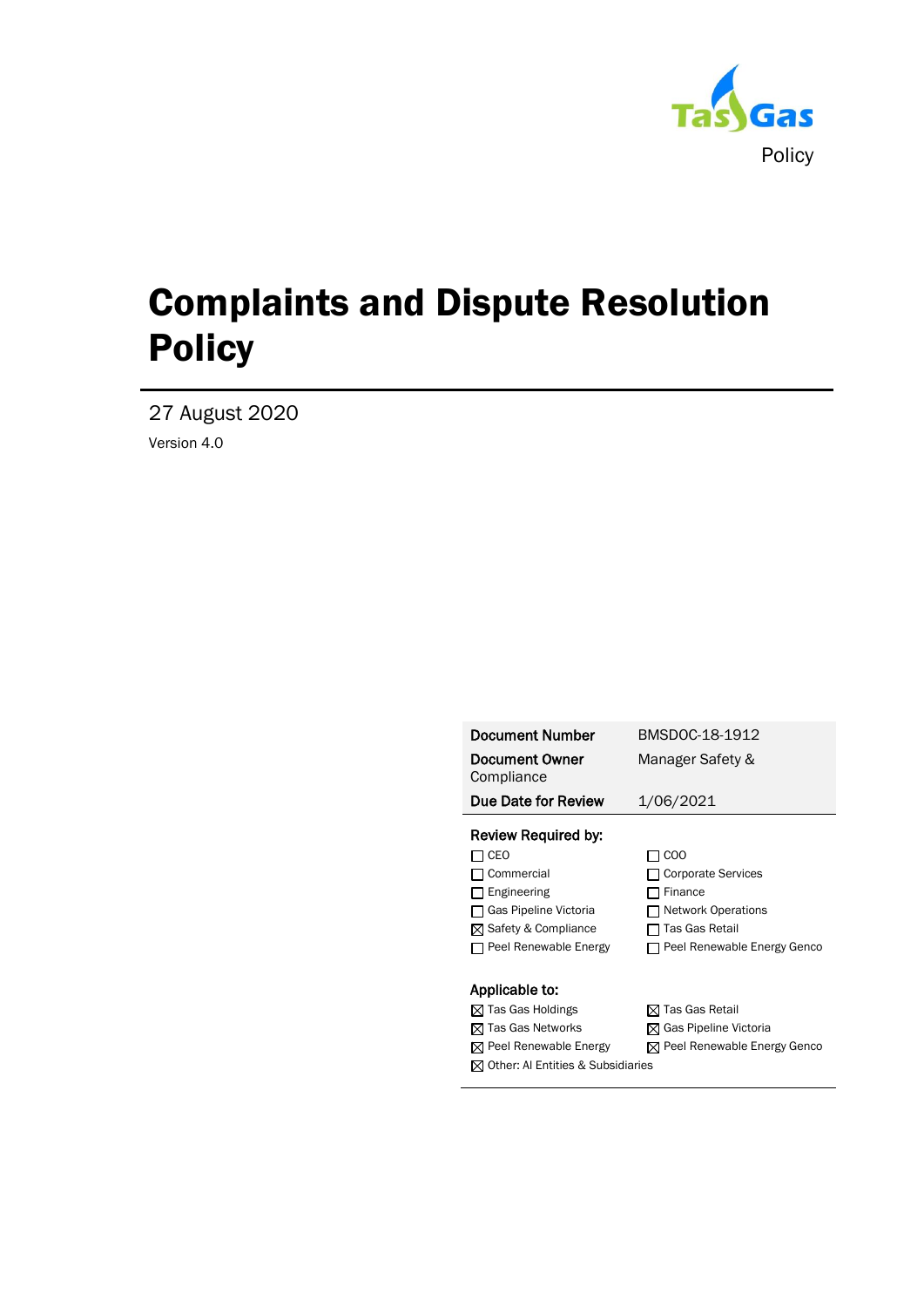

# Document History

| Version No. | <b>Published Date</b> | Description of Change                                                                 |
|-------------|-----------------------|---------------------------------------------------------------------------------------|
| 1.0         | May 2019              | New document - to cover whole of Enwave, replaces BMSDOC-18-<br>1654 & BMSDOC-18-1349 |
| 2.0         | June 2019             | Updated content (CM) and formatting.                                                  |
| 3.0         | 09 June 2020          | Western Australian Ombudsman added; Document Owner title<br>change.                   |
| 4.0         | 27 August 2020        | Updated to Tas Gas format.                                                            |

# **References**

Cited in this Document

| Title | Document Number |
|-------|-----------------|
|       |                 |

#### Additional Reading

| Title | Document Number |
|-------|-----------------|
|       |                 |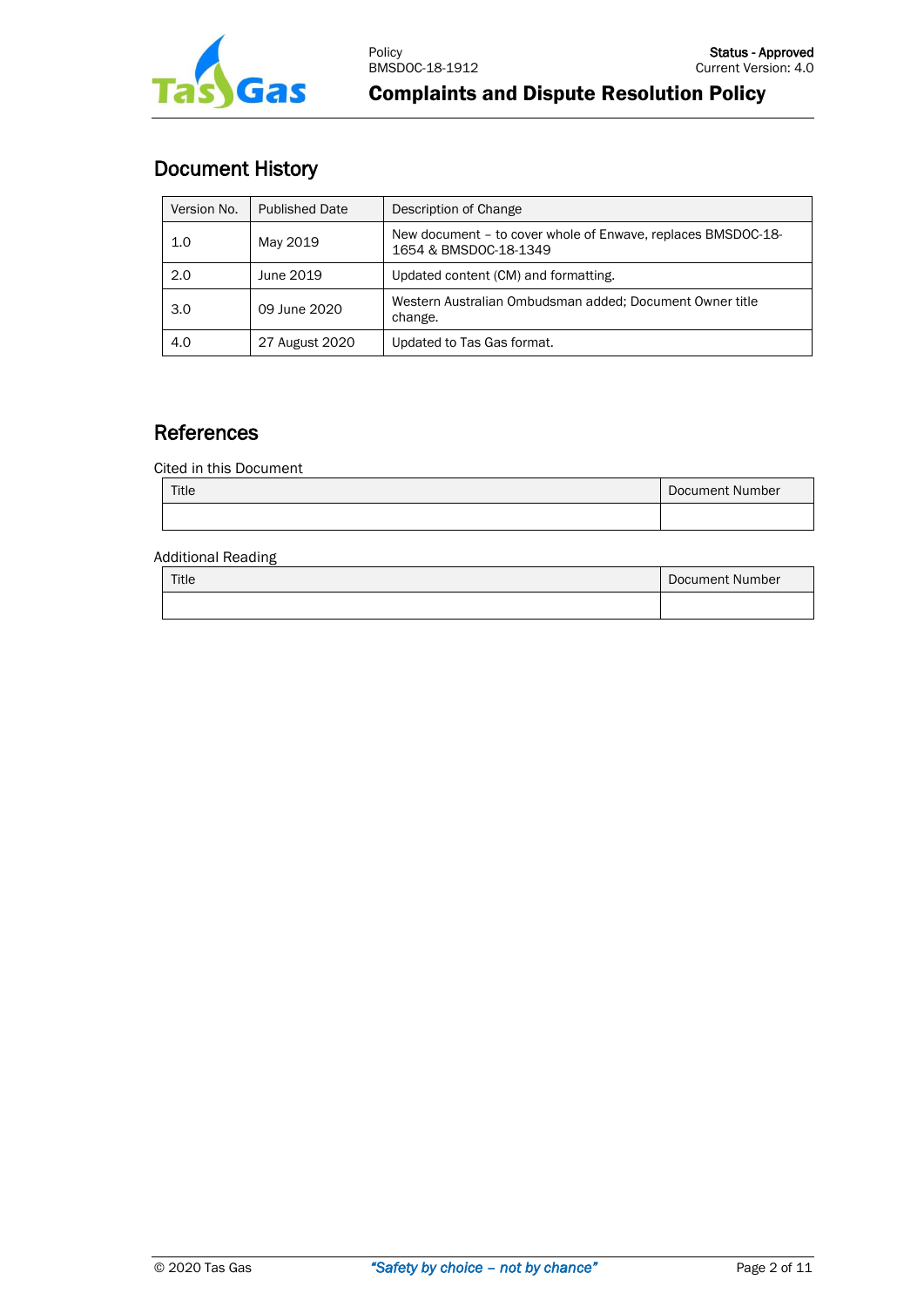

# **Table of Contents**

| 1.           |       |  |
|--------------|-------|--|
|              | 1.1   |  |
|              | 1.2   |  |
|              | 1.3   |  |
| 2.           |       |  |
| 3.           |       |  |
|              | 3.1   |  |
|              | 3.1.1 |  |
|              | 3.1.2 |  |
|              | 3.1.3 |  |
|              | 3.1.4 |  |
|              | 3.1.5 |  |
|              | 3.2   |  |
|              | 3.2.1 |  |
|              | 3.2.2 |  |
|              | 3.2.3 |  |
|              | 3.2.4 |  |
|              | 3.2.5 |  |
|              | 3.3   |  |
|              | 3.3.1 |  |
|              | 3.3.2 |  |
|              | 3.3.3 |  |
|              | 3.3.4 |  |
| $\mathbf{4}$ |       |  |
|              | 4.1   |  |
|              | 4.2   |  |
|              | 4.3   |  |
|              | 4.4   |  |
|              | 4.4.1 |  |
|              | 4.4.2 |  |
|              | 4.5   |  |
|              | 4.6   |  |
| 5.           |       |  |
|              | 5.1   |  |
|              | 5.2   |  |
|              | 5.3   |  |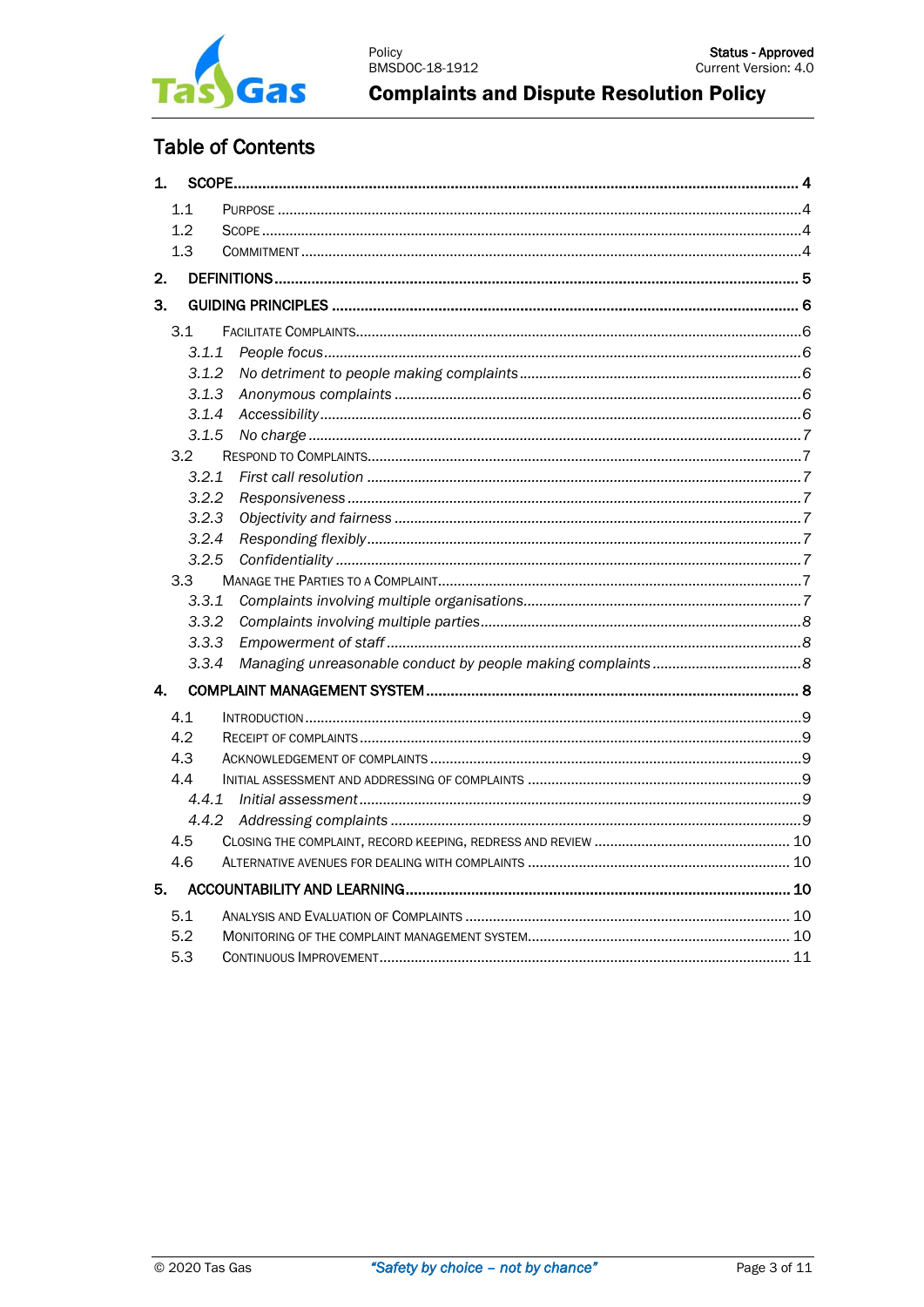

# <span id="page-3-0"></span>1. SCOPE

# <span id="page-3-1"></span>1.1 Purpose

This policy is intended to ensure that we handle complaints fairly, efficiently and effectively.

Our complaint management system is intended to:

- enable us to respond to issues raised by customers making complaints in a timely and cost-effective way
- boost customer confidence in our processes
- provide information that can be used by us to deliver quality improvements in our products, services, staff and complaint handling.

This policy provides guidance to our staff and people who wish to make a complaint on the key principles and concepts of our complaint management system.

# <span id="page-3-2"></span>1.2 Scope

This policy applies to Tas Gas Holdings Pty Ltd and its subsidiary companies It applies to all staff receiving or managing complaints from customers regarding our products and services.

# <span id="page-3-3"></span>1.3 Commitment

This company expects staff at all levels to be committed to fair, effective and efficient complaint handling. The following table outlines the nature of the commitment expected from staff and the way that commitment should be implemented.

| <b>Who</b>                                          | <b>Commitment</b>                                                             | <b>How</b>                                                                                                                                 |                                                                                                                                     |
|-----------------------------------------------------|-------------------------------------------------------------------------------|--------------------------------------------------------------------------------------------------------------------------------------------|-------------------------------------------------------------------------------------------------------------------------------------|
| CEO of Tas<br>Gas                                   | Promote a culture that<br>values complaints and<br>their effective resolution | $\bullet$                                                                                                                                  | Report publicly on Tas Gas's complaint handling.                                                                                    |
|                                                     |                                                                               | $\bullet$                                                                                                                                  | Provide adequate support and direction to key staff<br>responsible for handling complaints.                                         |
|                                                     |                                                                               |                                                                                                                                            | Regularly review reports about complaint trends and<br>issues arising from complaints.                                              |
|                                                     |                                                                               |                                                                                                                                            | Encourage all staff to be alert to complaints and assist<br>those responsible for handling complaints to resolve<br>them promptly.  |
|                                                     |                                                                               |                                                                                                                                            | Encourage staff to make recommendations for system<br>improvements.                                                                 |
|                                                     |                                                                               |                                                                                                                                            | Recognise and reward good complaint handling by staff.                                                                              |
|                                                     |                                                                               | Support recommendations for product, service, staff<br>and complaint handling improvements arising from the<br>analysis of complaint data. |                                                                                                                                     |
| Manager<br>responsible<br>for complaint<br>handling | Establish and manage<br>our complaint<br>management system                    |                                                                                                                                            | Provide regular reports to the CEO on issues arising<br>from complaint handling work.                                               |
|                                                     |                                                                               |                                                                                                                                            | Ensure recommendations arising out of complaint data<br>analysis are canvassed with the CEO and implemented<br>where appropriate.   |
|                                                     |                                                                               |                                                                                                                                            | Recruit, train and empower staff to resolve complaints<br>promptly and in accordance with Tas Gas's policies and<br>procedures.     |
|                                                     |                                                                               |                                                                                                                                            | Encourage staff managing complaints to provide<br>suggestions on ways to improve the organisation's<br>complaint management system. |
|                                                     |                                                                               |                                                                                                                                            | Encourage all staff to be alert to complaints and assist<br>those responsible for handling complaints resolve them<br>promptly.     |
|                                                     |                                                                               |                                                                                                                                            | Recognise and reward good complaint handling by staff.                                                                              |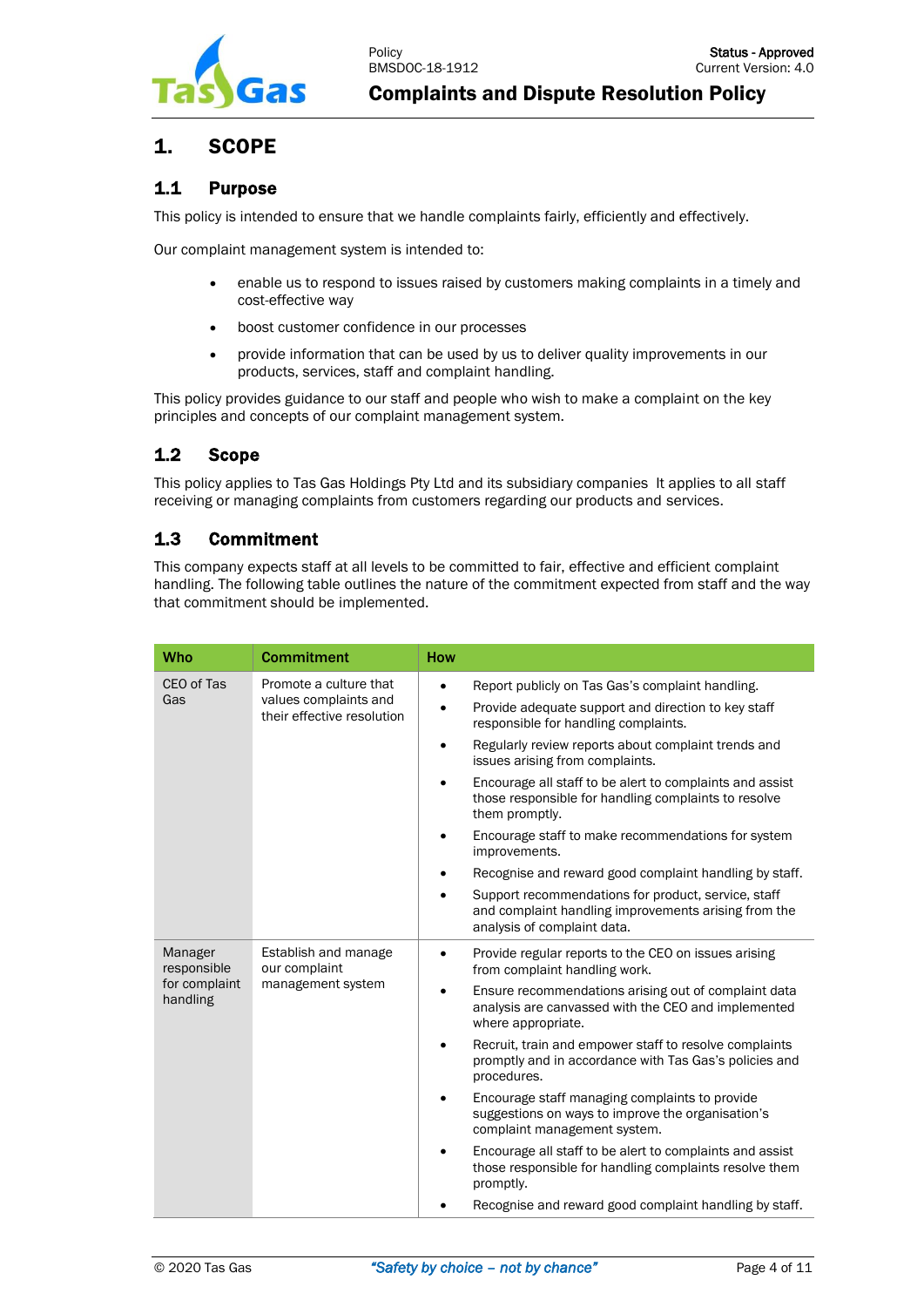

| Who                                           | <b>Commitment</b>                                                       | <b>How</b> |                                                                                                                                              |
|-----------------------------------------------|-------------------------------------------------------------------------|------------|----------------------------------------------------------------------------------------------------------------------------------------------|
| Staff whose<br>duties<br>include<br>complaint | Demonstrate exemplary<br>complaint handling<br>practices                | $\bullet$  | Treat all people with respect, including people who<br>make complaints.                                                                      |
|                                               |                                                                         | $\bullet$  | Assist people make a complaint, if needed.                                                                                                   |
| handling                                      |                                                                         | ٠          | Comply with this policy and its associated procedures.                                                                                       |
|                                               |                                                                         |            | Keep informed about best practice in complaint<br>handling.                                                                                  |
|                                               |                                                                         |            | Provide feedback to management on issues arising from<br>complaints.                                                                         |
|                                               |                                                                         |            | Provide suggestions to management on ways to improve<br>the organisation's complaints management system.                                     |
|                                               |                                                                         |            | Implement changes arising from individual complaints<br>and from the analysis of complaint data as directed by<br>management.                |
| All staff                                     | Understand and comply<br>with Tas Gas's complaint<br>handling practices | $\bullet$  | Treat all people with respect, including people who<br>make complaints.                                                                      |
|                                               |                                                                         | $\bullet$  | Be aware of Tas Gas's complaint handling policies and<br>procedures.                                                                         |
|                                               |                                                                         |            | Assist people who wish to make complaints access the<br>Tas Gas's complaints process.                                                        |
|                                               |                                                                         |            | Be alert to complaints and assist staff handling<br>complaints resolve matters promptly.                                                     |
|                                               |                                                                         |            | Provide feedback to management on issues arising from<br>complaints.                                                                         |
|                                               |                                                                         |            | Implement changes arising from individual complaints<br>and from the analysis and evaluation of complaint data<br>as directed by management. |

# <span id="page-4-0"></span>2. DEFINITIONS

| <b>Term</b>                       | <b>Description</b>                                                                                                                                                                                                                                                                                                                                                                                          |  |  |  |
|-----------------------------------|-------------------------------------------------------------------------------------------------------------------------------------------------------------------------------------------------------------------------------------------------------------------------------------------------------------------------------------------------------------------------------------------------------------|--|--|--|
| Tas Gas                           | Tas Gas Holdings Pty Ltd includes, but is not limited to, the following subsidiaries:<br>Tas Gas Holdings Pty Ltd (TGH)<br>Peel Renewable Energy PTY Ltd (Peel)<br>Tas Gas Networks Pty Ltd (TGN)<br>Peel Renewable Energy Genco Pty Ltd<br>Tas Gas Retail Pty Ltd (TGR)<br>(Genco)<br>Regional Energy Victoria Pty Ltd (REV)<br>Gas Networks Victoria Pty Ltd (GNV)<br>Gas Pipeline Victoria PTY Ltd (GPV) |  |  |  |
| Complaint                         | Expression of dissatisfaction made to or about us, our products, services, staff or the<br>handling of a complaint where a response or resolution is explicitly or implicitly expected<br>or legally required.                                                                                                                                                                                              |  |  |  |
| Complaint<br>Management<br>System | All policies, procedures, practices, staff, hardware and software used by us in the<br>management of complaints.                                                                                                                                                                                                                                                                                            |  |  |  |
| <b>FWON</b>                       | Energy & Water Ombudsman NSW                                                                                                                                                                                                                                                                                                                                                                                |  |  |  |
| EWOSA                             | Energy & Water Ombudsman South Australia                                                                                                                                                                                                                                                                                                                                                                    |  |  |  |
| EWOWA                             | Energy & Water Ombudsman Western Australia                                                                                                                                                                                                                                                                                                                                                                  |  |  |  |
| Policy                            | A statement of instruction that sets out how we should fulfil our vision, mission and goals.                                                                                                                                                                                                                                                                                                                |  |  |  |
| Procedure                         | A statement or instruction that sets out how our policies will be implemented and by<br>whom.                                                                                                                                                                                                                                                                                                               |  |  |  |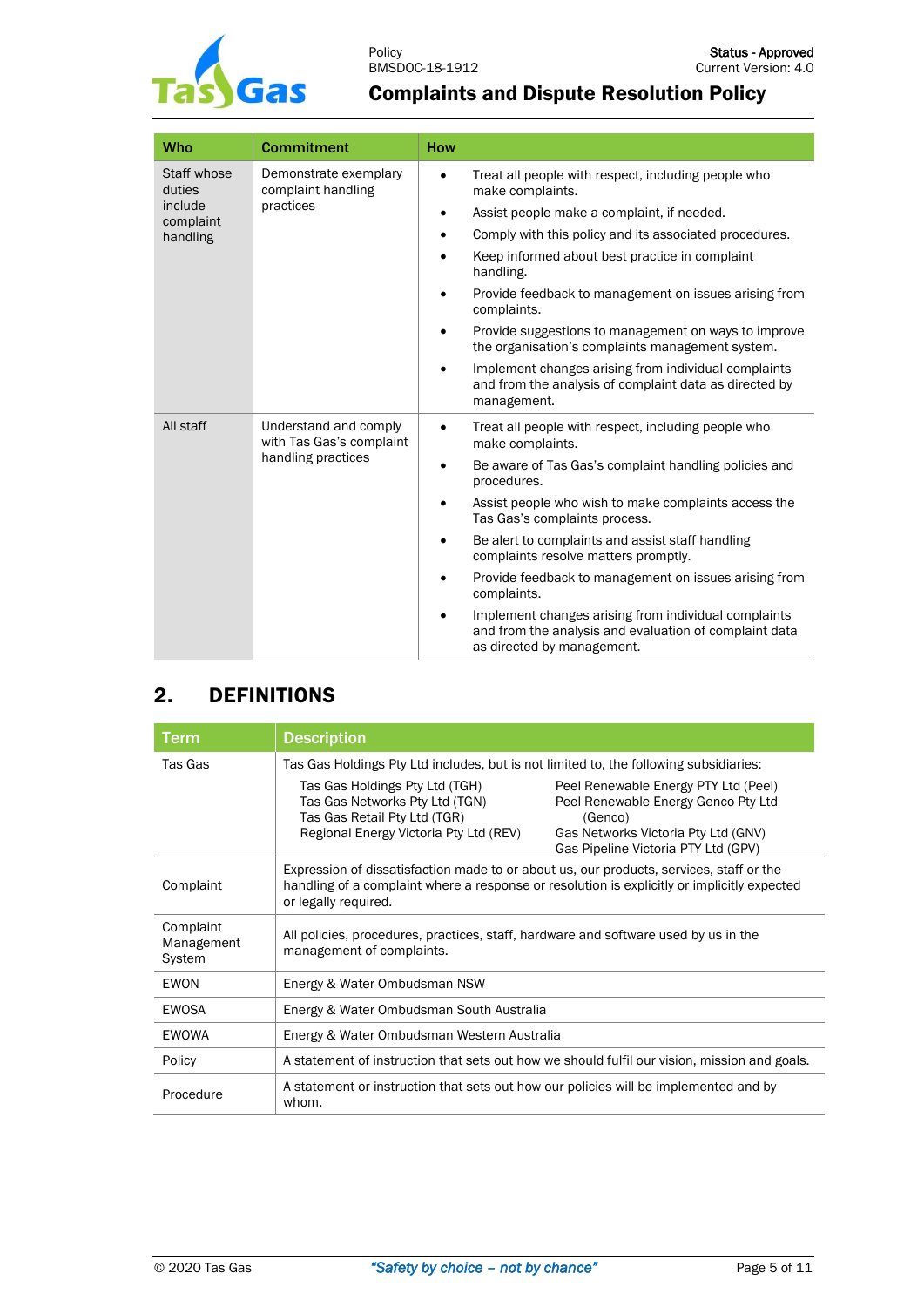

# <span id="page-5-0"></span>3. GUIDING PRINCIPLES



# <span id="page-5-1"></span>3.1 Facilitate Complaints

# <span id="page-5-2"></span>*3.1.1 People focus*

We are committed to seeking and receiving feedback and complaints about our services, systems, practices, procedures, products and complaint handling.

Any concerns raised in feedback or complaints will be dealt with within a reasonable time frame.

People making complaints will be:

- provided with information about our complaint handling process
- provided with multiple and accessible ways to make complaints
- listened to, treated with respect by staff and actively involved in the complaint process where possible and appropriate
- provided with reasons for our decision/s and any options for redress or review.

#### <span id="page-5-3"></span>*3.1.2 No detriment to people making complaints*

We will take all reasonable steps to ensure that people making complaints are not adversely affected because a complaint has been made by them or on their behalf.

# <span id="page-5-4"></span>*3.1.3 Anonymous complaints*

We accept anonymous complaints and will carry out an investigation of the issues raised where there is enough information provided.

# <span id="page-5-5"></span>*3.1.4 Accessibility*

Information about how to make a complaint must be easily accessible for a customer, including information on our complaints handling policy.

We will also provide customers with information on their right to contact the Energy & Water Ombudsman in their State (EWON in NSW; EWOWA in Western Australia; or EWOSA in South Australia) at any time for independent advice and information, as well as to complain to the Ombudsman if they are dissatisfied with our handling of their complaint or dispute. The Ombudsman's 's contact details are on our website.

Customers who are deaf, or have a hearing impairment may contact us to make a complaint via the National Relay Service, the following details are also published on our website and on customer bills:

- TTY users phone 133 677 then ask for 1800 438 427.
- Speak and Listen users phone 1300 555 727 then ask for 1800 438 427.
- Internet relay users [connect to the NRS](http://www.relayservice.gov.au/) then ask for 1800 438 427.
- SMS Relay text 0423 677 767

For customers who wish to use an interpreter service to make a complaint to us can call TIS National on 131 450. This number is also published on our website and on customer bills.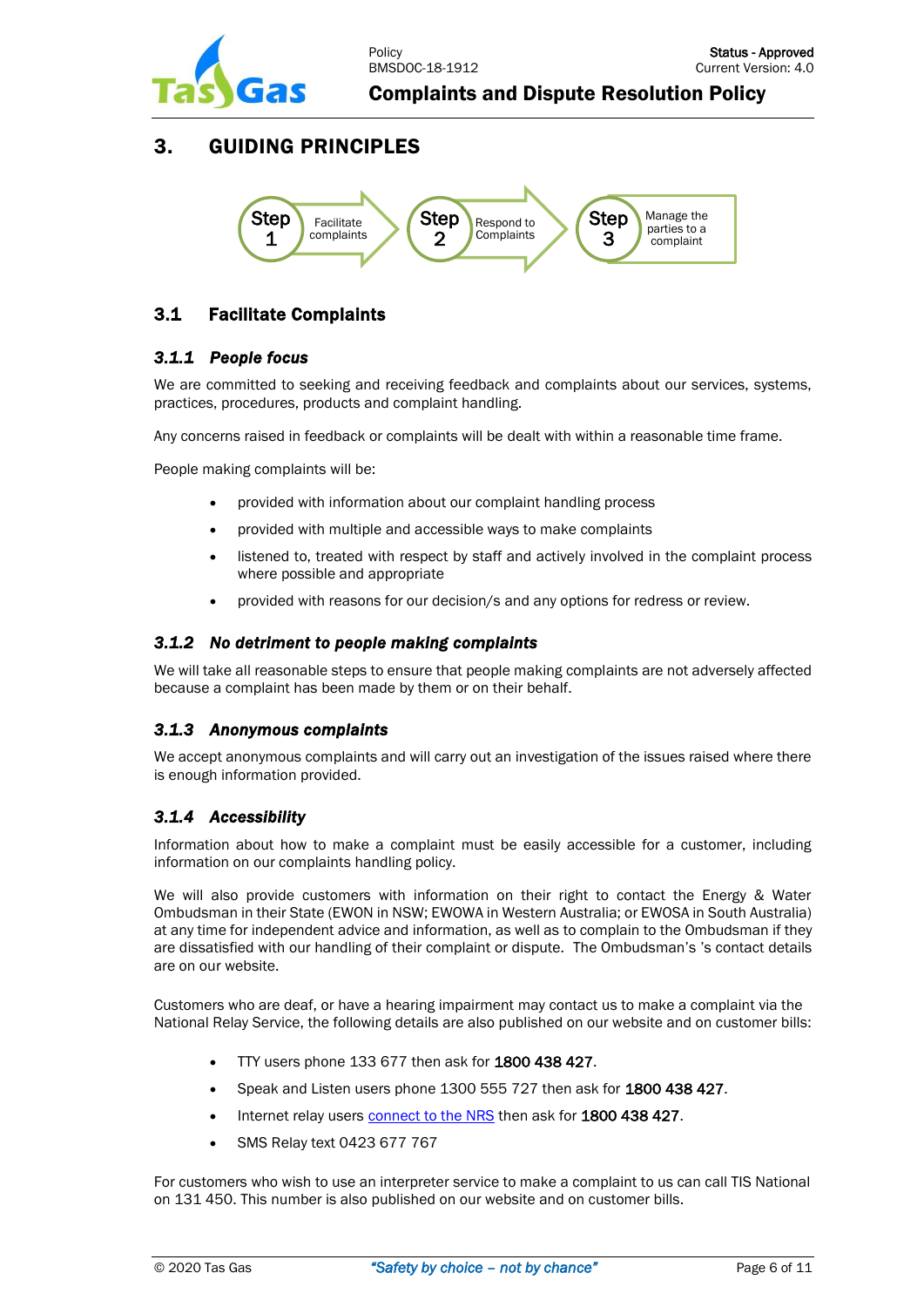

# <span id="page-6-0"></span>*3.1.5 No charge*

Complaining to us is free.

# <span id="page-6-1"></span>3.2 Respond to Complaints

# <span id="page-6-2"></span>*3.2.1 First call resolution*

Where possible, complaints will be resolved at first contact with Tas Gas.

#### <span id="page-6-3"></span>*3.2.2 Responsiveness*

We will promptly acknowledge receipt of complaints.

We will assess and prioritise complaints in accordance with the urgency and/or seriousness of the issues raised. If a matter concerns an immediate risk to safety or security the response will be immediate and will be escalated appropriately.

We are committed to managing people's expectations, and will inform them as soon as possible of the following:

- complaints process
- expected time frames for our actions
- progress of the complaint and reasons for any delay
- their likely involvement in the process
- possible or likely outcome of their complaint.

#### <span id="page-6-4"></span>*3.2.3 Objectivity and fairness*

We will address each complaint with integrity and in an equitable, objective and unbiased manner.

We will ensure that the person handling a complaint is different from any staff member whose conduct or service is being complained about.

Conflicts of interests, whether actual or perceived, will be managed responsibly. In particular, internal reviews of how a complaint was managed will be conducted by a person other than the original decision maker.

# <span id="page-6-5"></span>*3.2.4 Responding flexibly*

Our staff are empowered to resolve complaints promptly and with as little formality as possible. We will adopt flexible approaches to service delivery and problem solving to enhance accessibility for people making complaints and/or their representatives.

We will assess each complaint on its merits and involve people making complaints and/or their representative in the process as far as possible.

# <span id="page-6-6"></span>*3.2.5 Confidentiality*

We will protect the identity of people making complaints where this is practical and appropriate. Personal information that identifies individuals will only be disclosed or used by Tas Gas as permitted under the relevant privacy laws, secrecy provisions and any relevant confidentiality obligations.

# <span id="page-6-7"></span>3.3 Manage the Parties to a Complaint

# <span id="page-6-8"></span>*3.3.1 Complaints involving multiple organisations*

Where a complaint involves multiple organisations, we will work with the other organisation/s, where possible, to ensure that communication with the person making a complaint and/or their representative is clear and coordinated.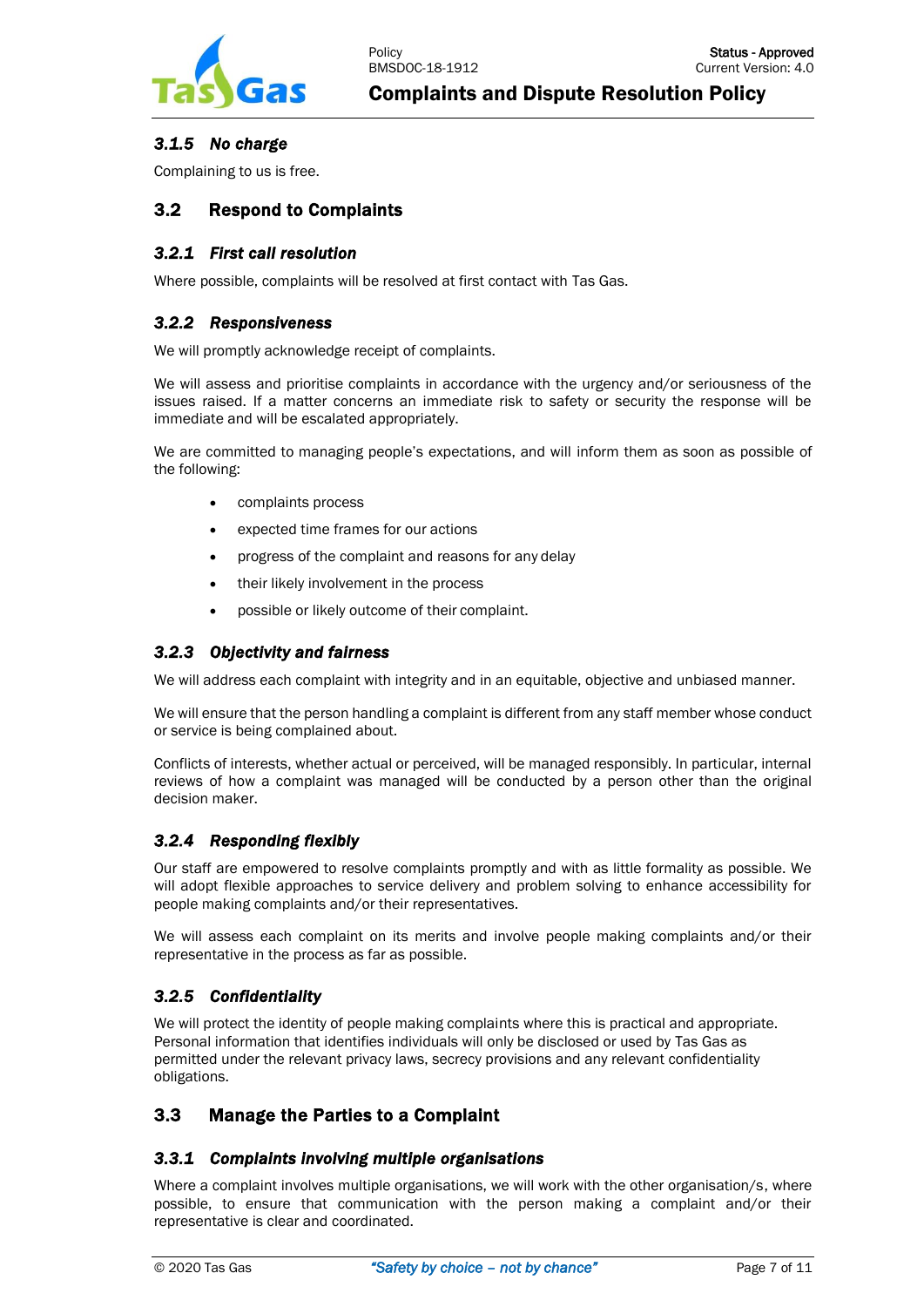

Subject to privacy and confidentiality considerations, communication and information sharing between the parties will also be organised to facilitate a timely response to the complaint.

Where a complaint involves multiple areas within our organisation, responsibility for communicating with the person making the complaint and/or their representative will also be coordinated.

Where our services are contracted out, we expect contracted service providers to have an accessible and comprehensive complaint management system. We take complaints not only about the actions of our staff but also the actions of service providers.

# <span id="page-7-0"></span>*3.3.2 Complaints involving multiple parties*

When similar complaints are made by related parties we will try to arrange to communicate with a single representative of the group.

# <span id="page-7-1"></span>*3.3.3 Empowerment of staff*

All staff managing complaints are empowered to implement our complaint management system as relevant to their role and responsibilities.

Staff are encouraged to provide feedback on the effectiveness and efficiency of all aspects of our complaint management system.

#### <span id="page-7-2"></span>*3.3.4 Managing unreasonable conduct by people making complaints*

We are committed to being accessible and responsive to all people who approach us with feedback or complaints. At the same time our success depends on:

- our ability to do our work and perform our functions in the most effective and efficient way possible
- the health, safety and security of our staff
- our ability to allocate our resources fairly across all the complaints we receive.

When people behave unreasonably in their dealings with us, their conduct can significantly affect the progress and efficiency of our work. As a result, we will take proactive and decisive action to manage any conduct that negatively and unreasonably affects us and will support our staff to do the same in accordance with this policy.

# <span id="page-7-3"></span>4. COMPLAINT MANAGEMENT SYSTEM



First Call Resolution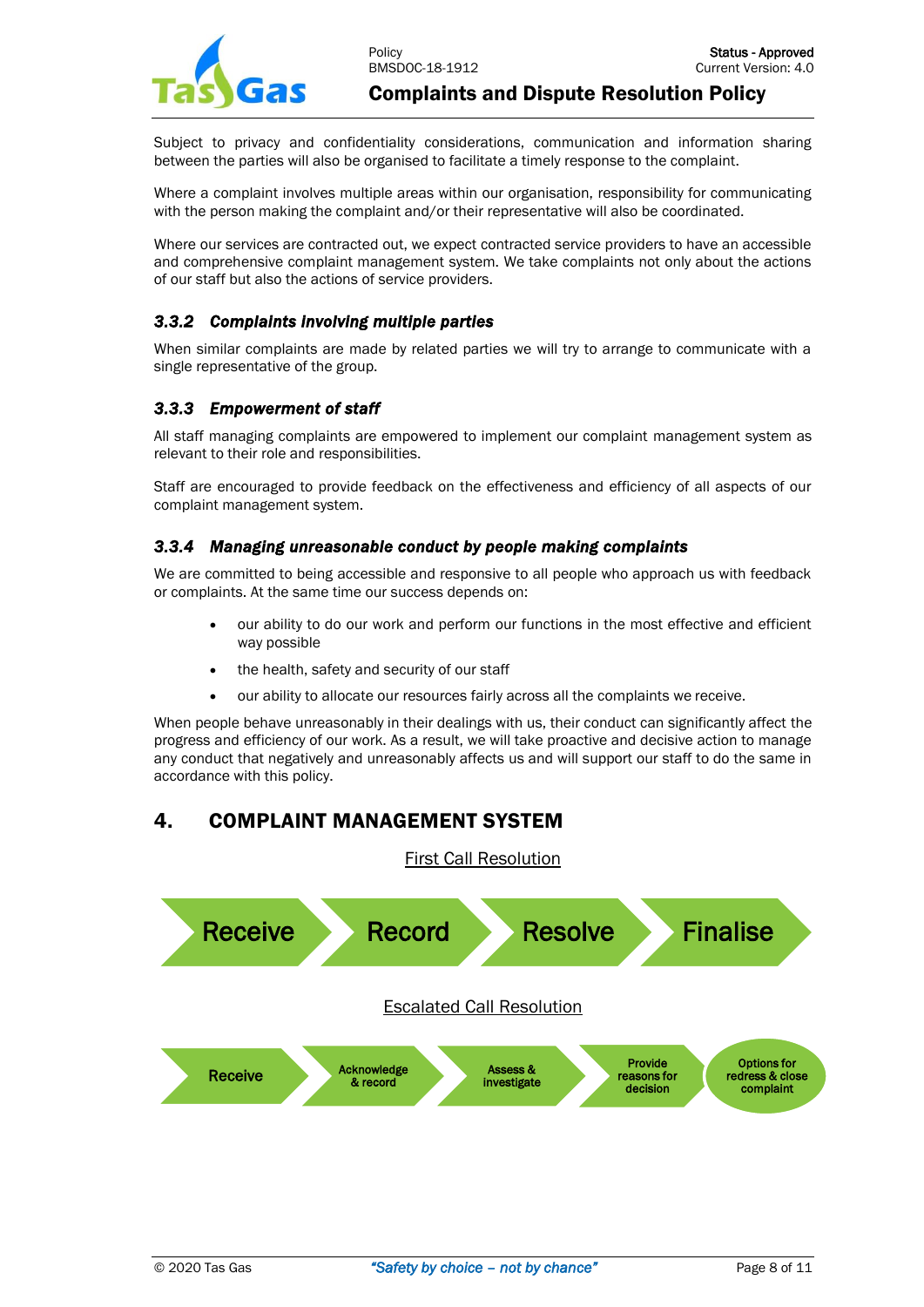

# <span id="page-8-0"></span>4.1 Introduction

When responding to complaints, staff should act in accordance with our complaint handling procedures as well as any other internal documents providing guidance on the management of complaints.

Staff should also consider any relevant legislation and/or regulations when responding to complaints and feedback.

The five key stages in our complaint management system are set out below.

# <span id="page-8-1"></span>4.2 Receipt of complaints

We will record the complaint and its supporting information. We will also assign a unique identifier to the complaint file.

The record of the complaint will document:

- the contact information of the person making a complaint
- issues raised by the person making a complaint and the outcome/s they want
- any other relevant information
- any additional support the person making a complaint requires.

# <span id="page-8-2"></span>4.3 Acknowledgement of complaints

We will acknowledge receipt of each complaint promptly and preferably within 5 working days.

Consideration will be given to the most appropriate medium (e.g. email, letter) for communicating with the person making a complaint.

# <span id="page-8-3"></span>4.4 Initial assessment and addressing of complaints

#### <span id="page-8-4"></span>*4.4.1 Initial assessment*

After acknowledging receipt of the complaint, we will confirm whether the issue/s raised in the complaint is/are within our control. We will also consider the outcome/s sought by the person making a complaint and, where there is more than one issue raised, determine whether each issue needs to be separately addressed.

When determining how a complaint will be managed, we will consider the following:

- How serious, complicated or urgent the complaint is.
- Whether the complaint raises concerns about people's health and safety.
- How the person making the complaint is being affected.
- The risks involved if resolution of the complaint is delayed.
- Whether a resolution requires the involvement of other organisations.

# <span id="page-8-5"></span>*4.4.2 Addressing complaints*

After assessing the complaint, we will consider how to manage it, which may include the following:

Give the person making a complaint information or an explanation.

- Gather information from the product, person or area that the complaint is about.
- Investigate the claims made in the complaint.

We will keep the person making the complaint up to date on our progress, particularly if there are any delays. We will also communicate the outcome of the complaint using the most appropriate medium. Which actions we decide to take will be tailored to each case and take into account any statutory requirements providing reasons for decisions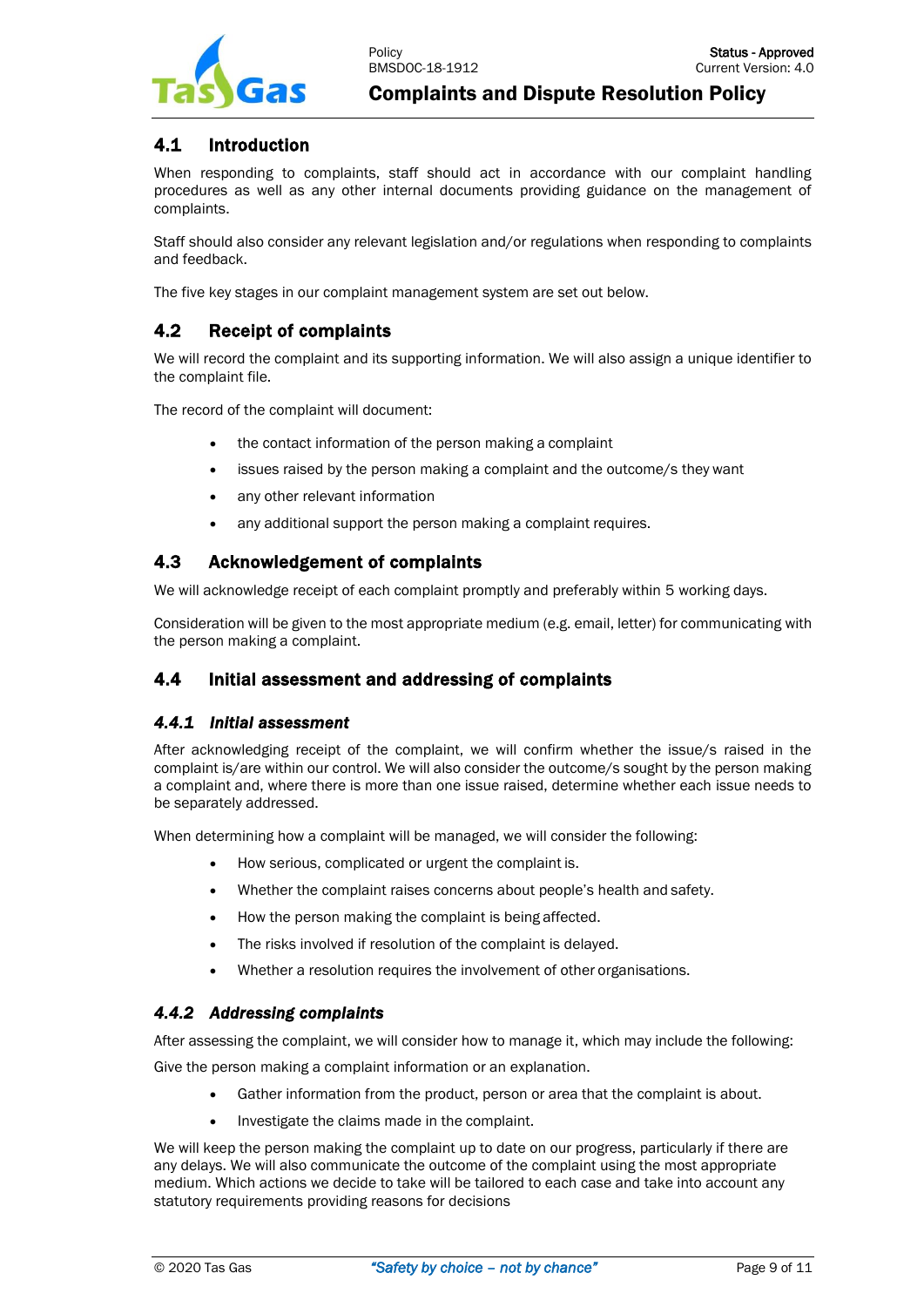Following consideration of the complaint and any investigation into the issues raised, we will contact the person making the complaint and advise them:

- the outcome of the complaint and any action we took
- the reason/s for our decision
- the remedy or resolution/s that we have proposed or put in place
- any options for review that may be available to the complainant, such as an internal review, or external review to the independent EWON.

#### <span id="page-9-0"></span>4.5 Closing the complaint, record keeping, redress and review

We will keep comprehensive records about:

- how we managed the complaint
- the outcome/s of the complaint including whether it or any aspect of it was substantiated, and recommendations made to address problems identified and any decisions made on those recommendations
- any outstanding actions that need to be followed up.

We will ensure that outcomes are properly implemented, monitored and reported to the complaint handling manager and/or senior management.

#### <span id="page-9-1"></span>4.6 Alternative avenues for dealing with complaints

We will inform people who make complaints to or about us about any internal or external review options available to them, including EWON.

# <span id="page-9-2"></span>5. ACCOUNTABILITY AND LEARNING

# <span id="page-9-3"></span>5.1 Analysis and Evaluation of Complaints

We will ensure that complaints are recorded in a systematic way so that information can be easily retrieved for reporting and analysis.

Regular reports will be run on:

- the number of complaints received
- the outcome of complaints, including matters resolved at the frontline
- issues arising from complaints
- systemic issues identified
- the number of requests we receive for internal and/or external review of our complaint handling.

Regular analysis of these reports will be undertaken to monitor trends, measure the quality of our customer service and make improvements.

Both reports and their analysis will be provided to the CEO and senior management for review.

# <span id="page-9-4"></span>5.2 Monitoring of the complaint management system

We will continually monitor our complaint management system to:

- ensure its effectiveness in responding to and resolving complaints
- identify and correct deficiencies in the operation of the system.

Monitoring may include the use of audits, complaint satisfaction surveys and online listening tools and alerts.